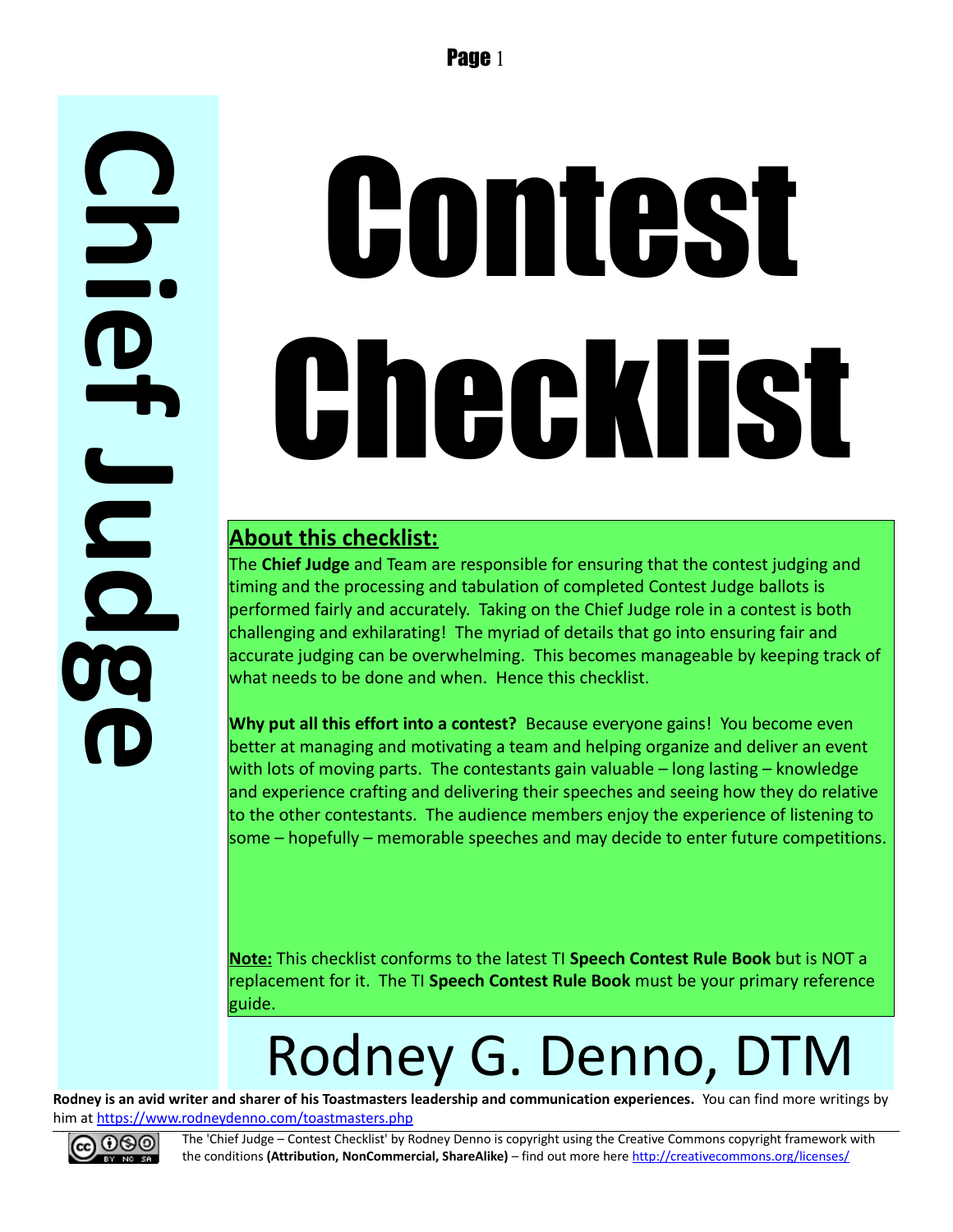Created by Rodney Denno, DTM and friends in District 96 (British Columbia, Canada)

**The Chief Judge is responsible for ensuring that the contest judging and timing and the processing and tabulation of completed judge ballots is performed fairly and accurately.**

#### **Build Your Chief Judge Team:**

Mentor/Coach – A Toastmaster who has already performed the Chief Judge role and is willing to mentor/coach you.

- If no-one in your club is capable and willing to mentor/coach you in the Chief Judge role you can ask your Area Director to help you find a mentor/coach. Your Club President will have the contact information for your Area Director.
- You can find information about what Area and District you are in here <https://www.toastmasters.org/find-a-club>(click Search Options, enter the name of your club, click Submit Search, scroll down and click on your club name. The next screen will have your Club, Area, Division and District information)
- Your District website will also have contact information for your Area Director. Click here <https://www.toastmasters.org/leadership-central/district-websites>if you know your District number.

#### Contest Judges

- Appointed by the Chief Judge.
- The Contest Judges must be members in good standing.
- The Chief Judge must carefully brief the contest judges on the importance of not showing bias in the judging procedure.
- The duty of each Contest Judge is to using the Judge's Guide and Ballot select  $1^{st}$ ,  $2^{nd}$ and  $3<sup>rd</sup>$  place from among the contestants in the contest.

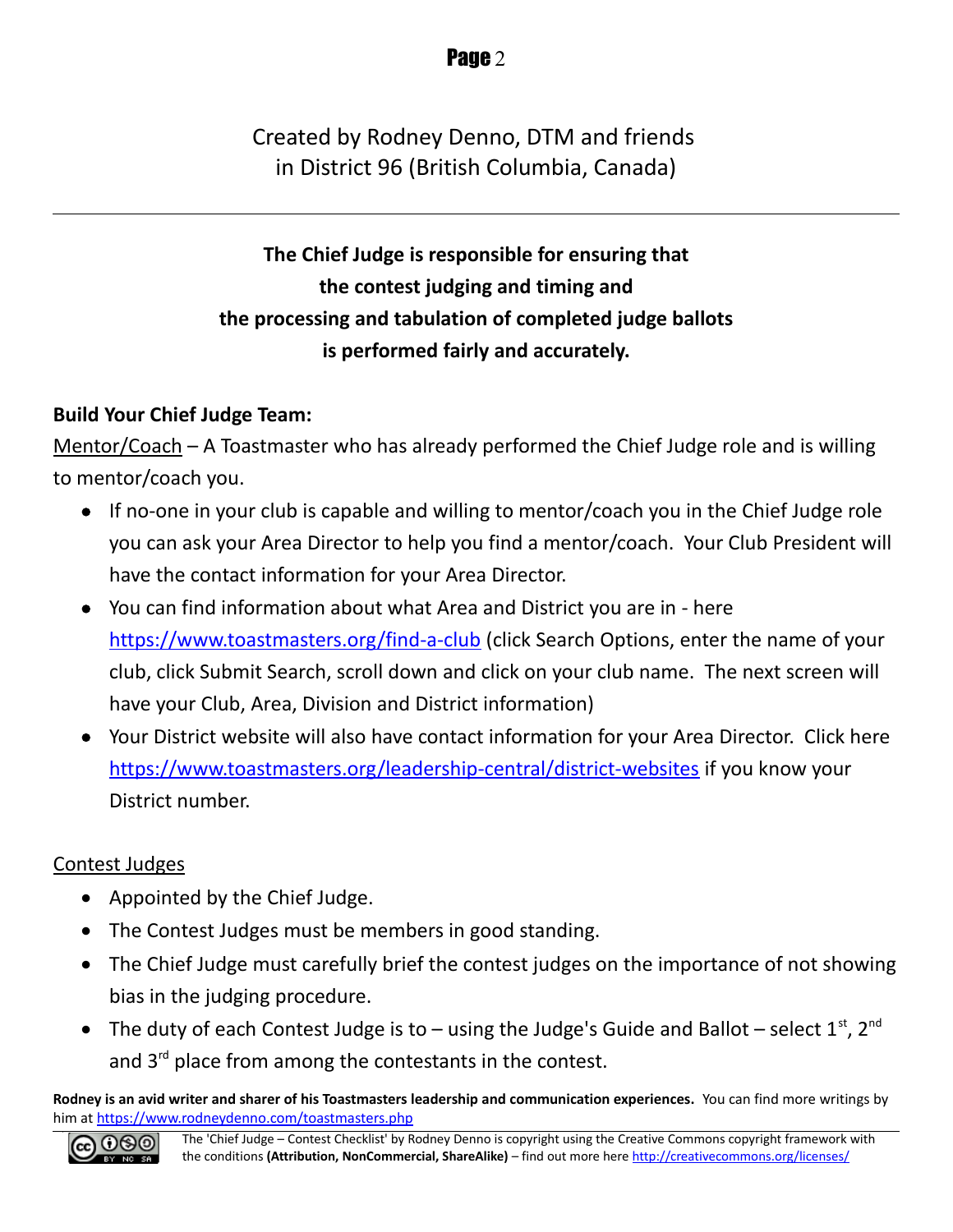Upon completion of the ballot the Contest Judge will submit the – signed – ballot (sealed in an envelope) to one of the Ballot Counters.

#### Tie Breaking Judge

- Appointed by the Chief Judge.
- The Tie Breaking judge must be a member in good standing.
- The identity of the Tie Breaking Judge should only be known to the Chief Judge.
- The duty of the Tie Breaking Judge is to rank **ALL** contestants numerically on the Tie Breaking Judge's Ballot.
- Upon completion of the ballot the Tie Breaking Judge will submit the signed ballot (sealed in an envelope) to the Chief Judge, who will open and count it only in the event of a tie by the Contest Judges.
- In the event of a tie in any of the top three places, the contestant who ranks higher on the Tie Breaking Judge's Ballot will be awarded the contested place; the other tying contestant will be awarded the next lower place. No place higher than the tying position will be affected. (Example, if the tie occurs in second place, the tying contestant ranking higher on the Tie Breaking Judge's Ballot will be awarded second place. The other tying contestant will be awarded third place. First place is unaffected.)

#### Timers

- Two Timers are appointed by the Chief Judge.
- One is provided with a Stopwatch or Timing App, and the other with the Timing Lights OR Green-Yellow-Red Timing cards.
- Contestants must be able to clearly see the Timing Lights OR Green-Yellow-Red Timing cards.
- The Timer with the Stopwatch or Timing App must maintain and deliver to the chief judge after all the contestants have finished competing - the written record of elapsed time of each speech on the Time Record Sheet.
- The Timer managing the Timing Lights OR Green-Yellow-Red Timing cards must follow the light procedure outlined on Instructions for Timers sheet.

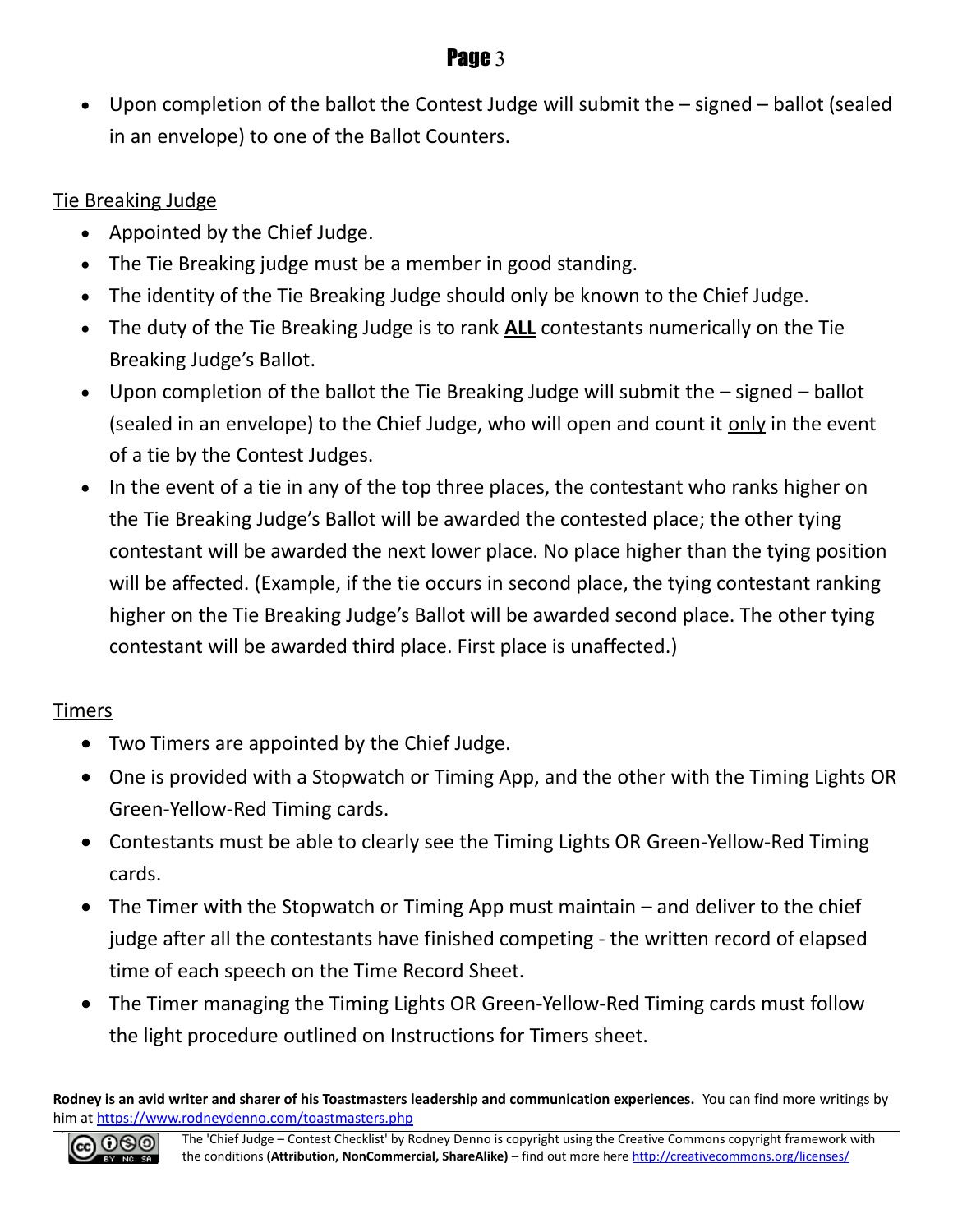#### Ballot Counters

- Three Ballot Counters are appointed by the Chief Judge.
- At the conclusion of the contest speeches the ballot counters will collect the sealed ballots from the Contest Judges. The Ballot Counters and Chief Judge will proceed to the room/area designated for processing the ballots and tabulating the results. The Ballot Counters will post each speaker's points on the Counter's Tally Sheet previously prepared for that purpose. Counters will count *all ballots twice* to insure accuracy.
- In posting the points, counters will give three points for first place, two points for second place, and one point for third place. Any ballot which does not specifically designate first, second, and third places, or which does not contain the names of three speakers, or is not signed by a designated contest judge cannot be counted.

#### **Planning and Preparation:**

The Contest Chair and Chief Judge roles are the two most important roles. The Chief Judge and team (Contest Judges, Timers, Ballot Counters) are responsible for ensuring that the judging, timing and processing and tabulation of completed Contest Judge ballots is performed fairly and accurately.

- □ Mentor/Coach
- $\Box$  Contest Judges

*Club Level* – minimum of 5.

*Area Level* – minimum of 5 with equal representation of judges from each club in the Area that has provided a contestant.

*Division Level* – minimum of 7 with equal representation of judges from each Area in the Division that has provided a contestant. ALSO – at the Division level no chief judge, contest judges, tie breaking judge shall be a member of any club in which a contestant is a member.

 $\Box$  Tie Breaking Judge

 $\Box$  Timers (2)

 $\Box$  Ballot Counters (3)

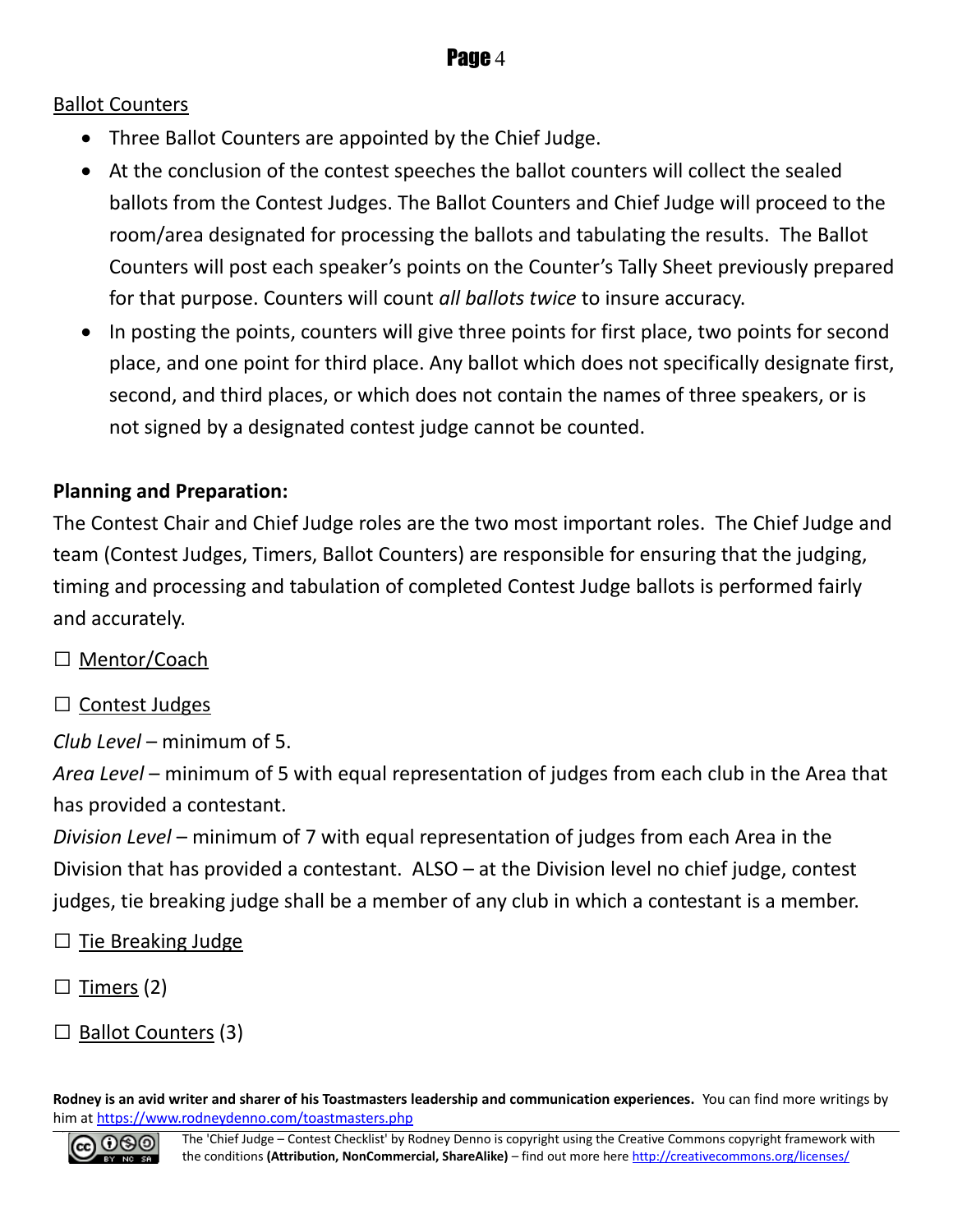$\square$  Envelopes (1 for each judge)

□ Private room/area where the Chief Judge and the Ballot Counters can process the Contest Judge ballots, tabulate the results, fill in the Results Form and ensure that the Calligrapher writes the correct name on each of the  $1<sup>st</sup>$ ,  $2<sup>nd</sup>$  and  $3<sup>rd</sup>$  place Certificates.

 $\square$  Download the appropriate Contest Kit here [https://www.toastmasters.org](https://www.toastmasters.org/) (type the contest name into the search box)

#### The Kit contains:

| For Use By Contest Chair                           | For Use By Chief Judge                 |
|----------------------------------------------------|----------------------------------------|
| • Speech Contest Rulebook                          | • Speech Contest Rulebook              |
| • Speaker's Certification of Eligibility and       | • Judge's Certification of Eligibility |
| Originality                                        | • Contest Ballot                       |
| • Contestant Profile                               | • Tie Breaking Ballot                  |
| • Speech Contest Certificate Participant           | • Time Record Sheet                    |
| • Speech Contest Certificate 1st Place             | • Counters Tally Sheet                 |
| • Speech Contest Certificate 2 <sup>nd</sup> Place | • Results Form                         |
| • Speech Contest Certificate 3rd Place             | • Notification of Winners              |

**NOTE:** Below I've listed only the forms that you and the Contest Judges, Timers and Ballot Counters will personally use in the administration of you duties.

Print Forms and Ballots for your Chief Judge role.

- $\Box$  Judge's Certification of Eligibility (1 for each Judge)
- $\Box$  Judge's Guide and Ballot (1 for each Judge)
- □ Tie Breaking Judge's Guide and Ballot
- $\Box$  Time Record Sheet (1)
- $\Box$  Counter Tally Sheet (3)
- $\Box$  Results Form

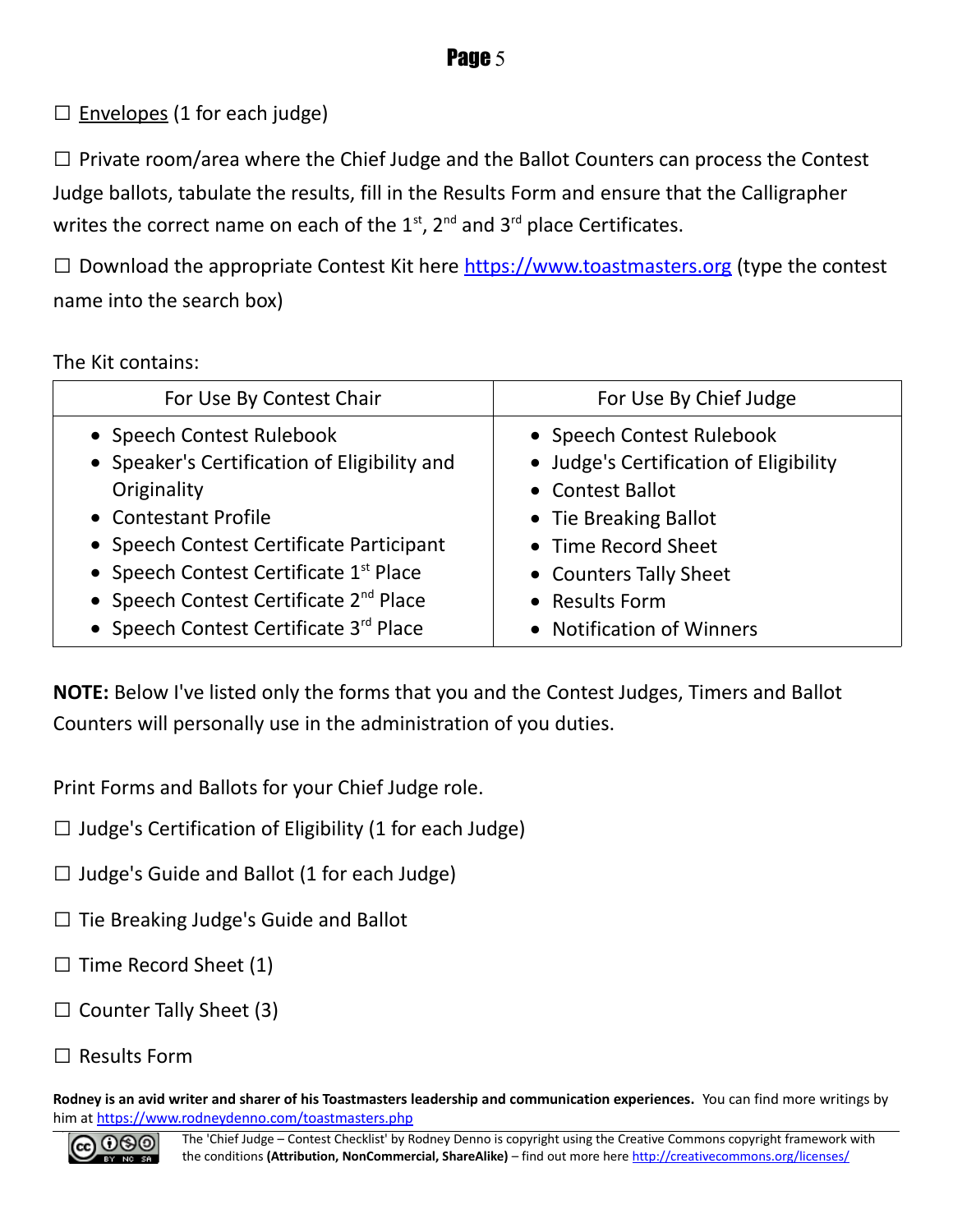#### **Page 6**

 $\Box$  Notification of Contest Winner

#### **Contestant Timing:**

The Timing lights OR Green-Yellow-Red Timing cards should be placed so that...

1 - The contestants can easily see them, but

2 – The Judges should not be able to see them (so they are not influenced by the possibility of a speaker going over time. Judges should be focused solely on judging the contestant speech performances.)

□ Obtain Timing lights OR Green-Yellow-Red Timing cards (If Timing Lights are your primary time indicator then have a set of Green-Yellow-Red Timing cards as backup in case the Timing lights fail)

 $\Box$  Obtain stop-watch or Timing App on smartphone

#### **In the days leading up to the contest:**

Email the Contest Judges the Speech Contest Rulebook, Judge's Certification of Eligibility and the Judge's Guide and Ballot. Ask the Contest Judges to review the appropriate portion of the Speech Contest Rulebook for that contest and the Judge's Guide and Ballot and to print, fill in and bring the – signed – Judge's Certification of Eligibility form to the contest.

#### **20 minutes prior to contest starting:**

Brief the Contest Judges, Timers and Ballot Counters

 $\square$  Verify that all Contest Judges have provided you with a signed Judge's Certification of Eligibility form.

 $\square$  Provide each Contest Judge with one envelope and instruct them that when the the Contest Chair asks them to complete their ballot they should do so and then put their completed – signed – ballot in the envelope, seal it, write their name on the front of the envelope and hand it to one of the Ballot Counters.

 $\Box$  Review the Time Record Sheet and Instructions for Timers with the Timers.

 $\Box$  Review the Judge's Guide and Ballot with the Contest Judges.

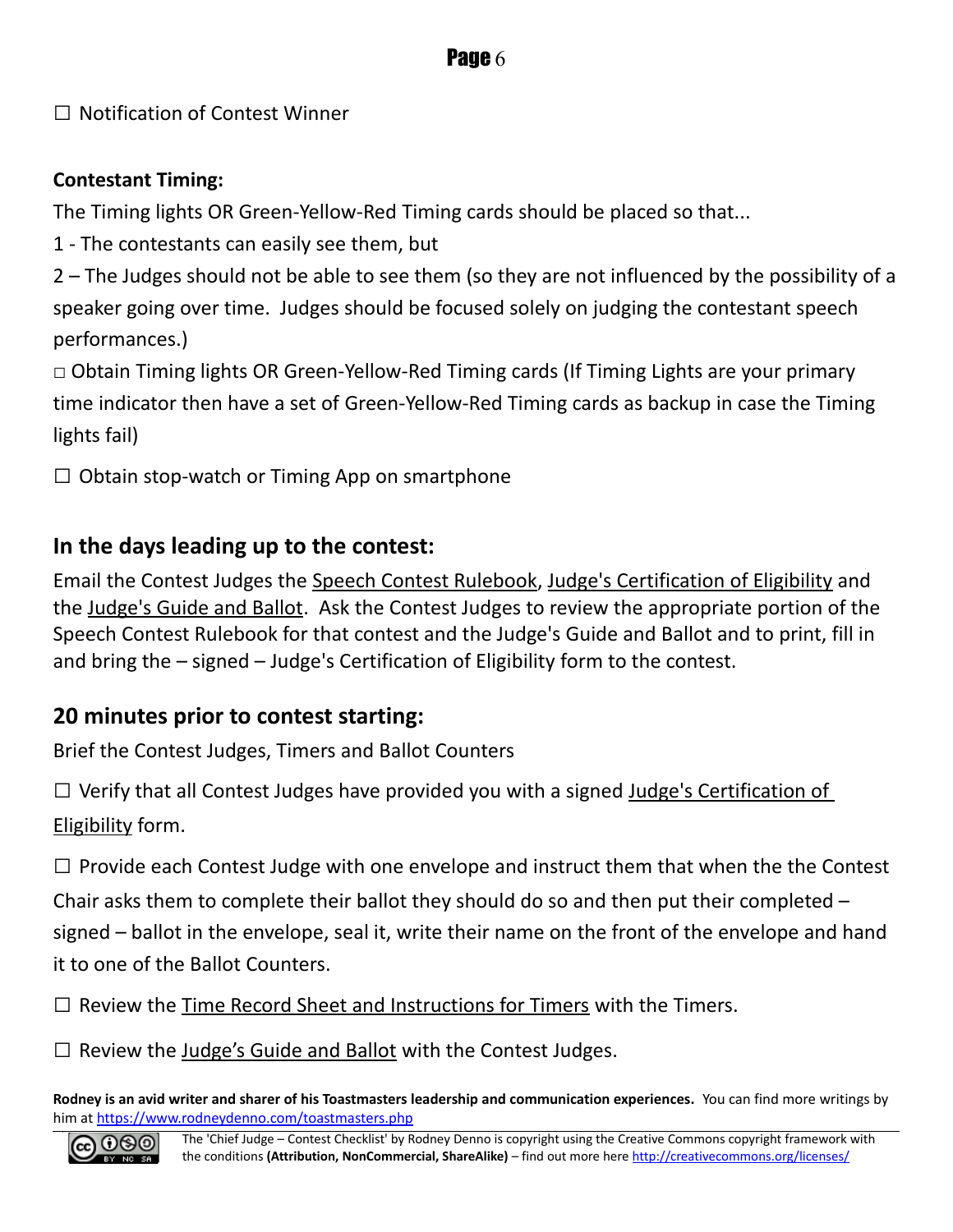#### **Page 7**

 $\square$  Review Counters' Tally Sheet with the Ballot Counters.

#### **During the contest:**

A few minutes after the contest starts...

- **The Contest Chair will Ask You**: "Chief Judge, have the contest judges, timers and ballot counters been briefed and are we ready to proceed with the contest?" *The Contest Chair will wait for an affirmative reply from you.*
- **After the last contestant speech the Contest Chair will state**: "May we please have silence until all the ballots have been collected? Judges, please hold your ballots up when you have completed them."
- You and the Ballot Counters will now collect the ballots as they are completed by the Contest Judges.
- After all the ballots have been collected proceed to the room/area chosen for processing the Contest Judge's ballots and tabulating the results. Fill in the Results Form and ensure that the Calligrapher writes the correct name on each of the  $1<sup>st</sup>$ ,  $2<sup>nd</sup>$  and  $3<sup>rd</sup>$  place Certificates.
- **Note:** While a protest is very rare this is the most likely time for it to be lodged. It must be dealt with immediately. Protest can only be based on eligibility and speech originality and must be lodged with the Chief Judge and Contest Chair only by another contestant or by a judge. (See the section titled 'Protests and Disqualifications' in the Toastmasters International **Speech Contest Rule Book.**)

As soon as you have completed the Results Form and the  $1<sup>st</sup>$ ,  $2<sup>nd</sup>$  and  $3<sup>rd</sup>$  place Certificates proceed back to the contest room and present the Contest Chair with these items.

#### **Contest Wrap Up Paperwork:**

Complete the Notification of Contest Winners form and send it to the next contest level... Club Contest – send to Area Director Area Contest – send to Division Director Division Contest – send to District Chief Judge